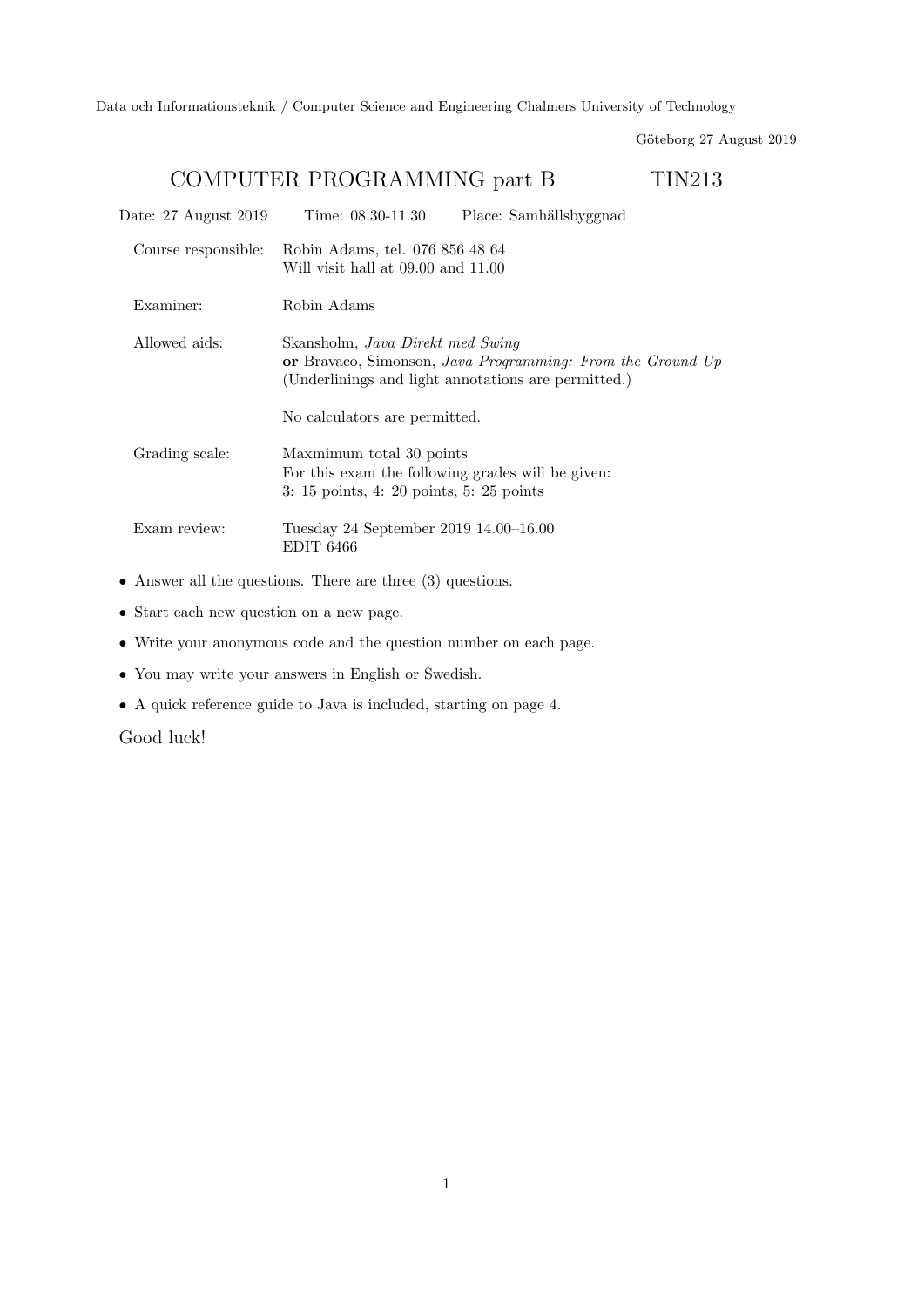1. In Sweden, a vehicle's registration shows the vehicle's kerb weight (tjänstevikt) and maximum load (maxlost). Its total weight (totalvikt) is defined to be the sum of its kerb weight and maximum load.

The following categories of driving licence exist:

- A category A licence allows a person to drive a tractor with maximum speed at most 40kph.
- A category B licence allows a person to drive a car or lorry with a total weight of at most 3500kg, or any tractor.
- A category C1 licence allows a person to drive a lorry with a total weight of at most 7500kg, or any car.

Write an abstract class Vehicle and non-abstract subclasses Tractor, Car, Lorry according to the following specification.

An instance of Vehicle represents a vehicle. The abstract class Vehicle should have the following methods. (You may decide which methods should be abstract and which should not.)

- a method public int getKerbWeight() that returns the vehicle's kerb weight in kg;
- a method public int getMaxLoad() that returns the vehicle's maximum load in kg;
- a method public int getTotalWeight() that returns the vehicle's total weight in kg;
- a method public boolean canDrive(String licence) that takes a string "A", "B" or "C1", and returns true if the vehicle can be driven by somebody holding that class of licence, and false if not. It should throw an IllegalArgumentException if licence is not any of these three strings.

The subclasses should have constructors:

- public Tractor(int kerbWeight, int maxLoad, int maxSpeed) with parameters giving the tractor's kerb weight in kg, maximum load in kg and maximum speed in kph;
- public Car(int kerbWeight, int maxLoad) with parameters giving the car's kerb weight in kg and maximum load in kg;
- public Lorry(int kerbWeight, int maxLoad) with parameters giving the lorry's kerb weight in kg and maximum load in kg;

(You may decide which instance variables each class should have, and whether Vehicle should have one or more constructors.) (7 points)

2. A polynomial is a function of the following form

$$
p(x) = a_0 + a_1x + a_2x^2 + \dots + a_nx^n
$$

for same constants  $a_0, a_1, \ldots, a_n$ . The integer n is called the *degree* of the polynomial, and each  $a_i$  is called a *coefficient*.

Write a class Polynomial. An instance of this class should represent a polynomial function. The class should have the following members:

- an instance variable degree (type int) that holds the degree;
- an instance variable coefficients (type double[]) that holds the coefficients in the order  $\{a_0, a_1, \ldots, a_n\};$
- a constructor Polynomial(double[] coefficients) that creates a polynomial with the given coefficients;
- a constructor Polynomial(int degree) that creates a polynomial of the given degree with coefficients all equal to 1, or throws an exception if degree < 0;
- a method Polynomial plus(Polynomial b) such that a.plus(b) returns the sum of the polynomials a and b.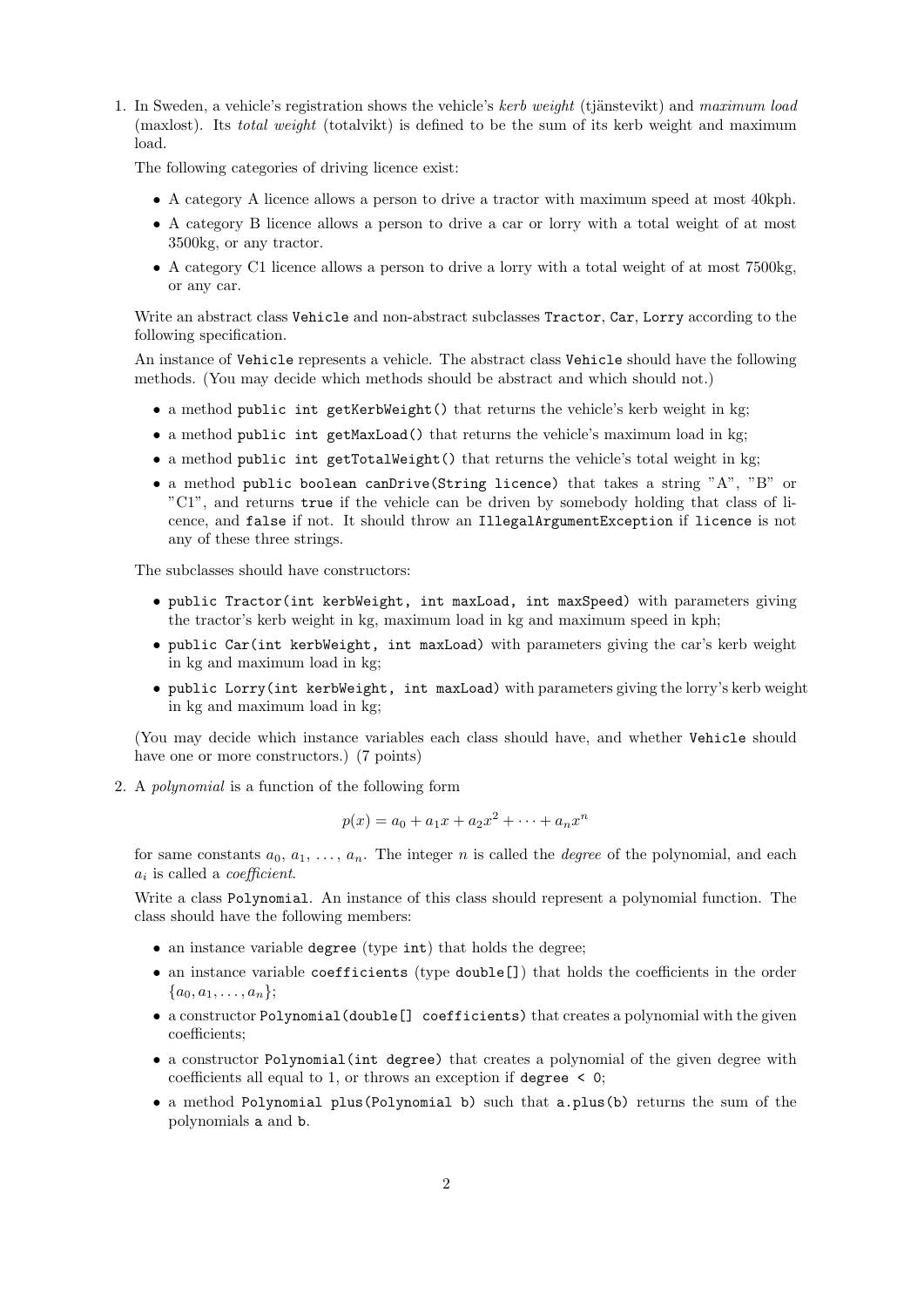- a method Polynomial times(Polynomial b) such that a.times(b) returns the product of the polynomials a and b.
- a method double evaluate(double x) that finds the value of the polynomial at the given argument x

Recall that the sum of two polynomials of the same length is given by

$$
(a_0 + a_1x + \dots + a_nx^n) + (b_0 + b_1x + \dots + b_nx^n) = (a_0 + b_0) + (a_1 + b_1)x + \dots + (a_n + b_n)x^n
$$

If we are adding two polynomials of different lengths, we assume the 'missing' coefficients are zero:

 $(a_0 + a_1x + \cdots + a_mx^m) + (b_0 + b_1x + \cdots + b_nx^n)$  $=(a_0+b_0)+(a_1+b_1)x+\cdots+(a_m+b_m)x^m+b_{m+1}x^{m+1}+\cdots+b_nx^n$ if  $m < n$ .

The product of two polynomials is given by

$$
(a_0 + a_1x + \dots + a_mx^m)(b_0 + b_1x + \dots + b_nx^n) = c_0 + c_1x + \dots + c_{m+n}x^{m+n}
$$

where

$$
c_i = a_0b_i + a_1b_{i-1} + \cdots + a_ib_0
$$

Hint: You may find it useful to use the method Arrays.fill(double[] a, double[] val), which assigns the value val to each element of a.

(13 points)

3. A permutation of a string is a string formed by rearranging its characters.

Write a method void printPermutations (String word) that prints out all the permutations of word. For example, given the string abc, it should output

abc acb bac bca cab

cba

Your method may print the permutations in any order, and it may print a permutation more than once.

Hint: You may find it useful to write a recursive method

void printPermutationsWithPrefix(String prefix, String rest)

that prints all strings consisting of prefix followed by a permutation of rest. (Other solutions are possible.)

Hint: You may find it useful to use these methods.

- If s has type String, then String s.substring(i) returns the substring of s that starts with the character at index i and ends at the end of s. It throws an IndexOutOfBoundsException if  $i < 0$  or  $i > s.length()$ .
- If s has type String, then String s.substring(i, j) returns the substring of s that starts with the character at index  $i$  and ends with the character at index  $j-1$ . It throws an IndexOutOfBoundsException if  $i < 0$  or  $j > s.length()$  or  $i > j$ .
- If s has type String, then char s.charAt(int n) returns the character at position n in the string, where the indexes range from  $0$  to  $s.length() - 1$ . It throws an IndexOutOfBoundsException if n >= s.length().

(10 points)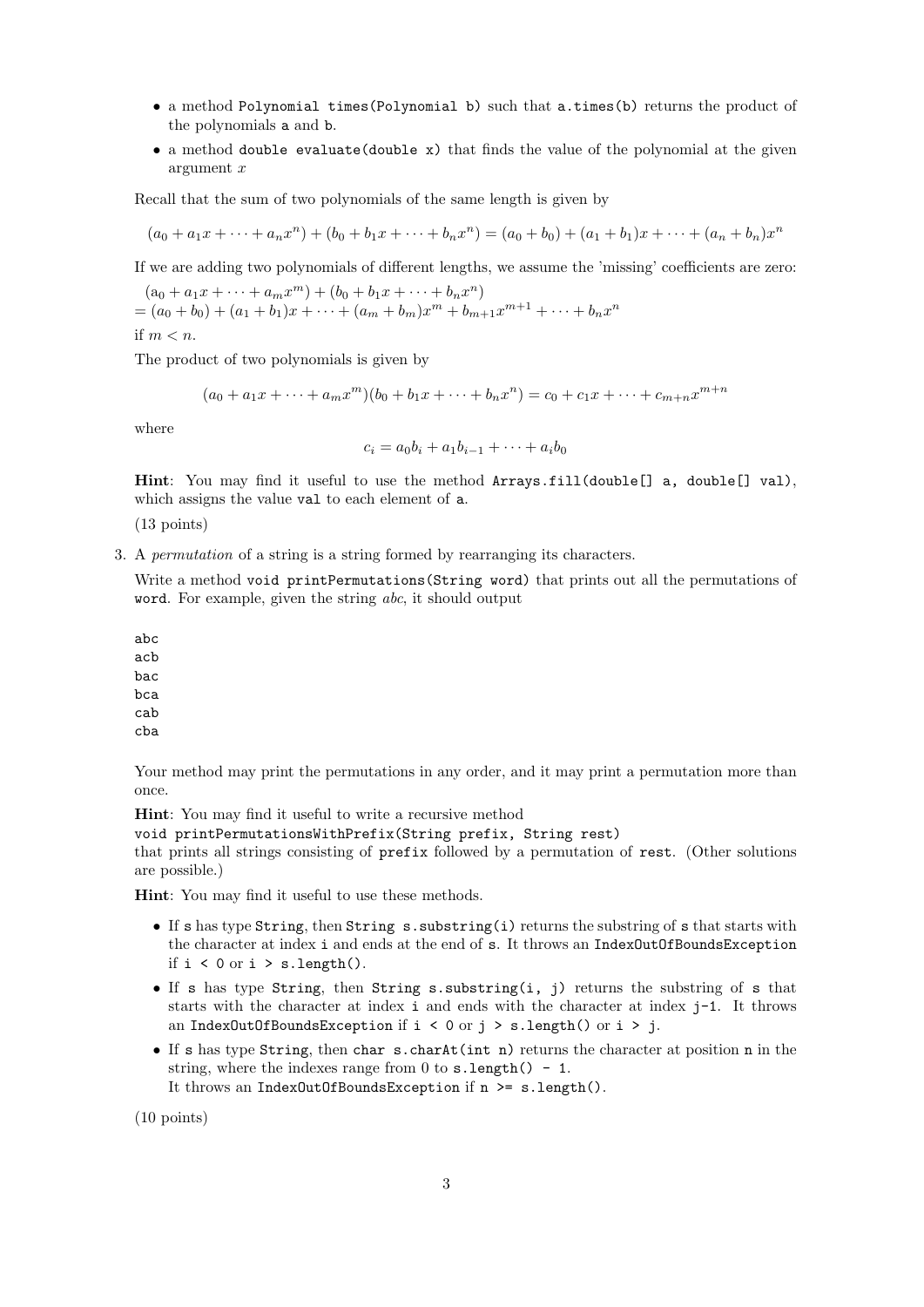## Java Quick Reference Guide

User Input and Output Java applications can get input and output through the console (command window) or through dialogue boxes as follows:

```
System.out.println("This is displayed on the console");
```

```
Scanner scanner = new Scanner(System.in);
String input = scanner.nextLine();
int n = scanner.nextInt();
```

```
import javax.swing.*;
JOptionPane.showMessageDialog(null,
 "This is displayed in a dialogue box");
```
String input = JOptionPane.showInputDialog("Enter a string");

## Data Types

| boolean | Boolean type, can be true or false                |
|---------|---------------------------------------------------|
| byte    | 1-byte signed integer                             |
| char    | Unicode character                                 |
| short   | 2-byte signed integer                             |
| int     | 4-byte signed integer                             |
| long    | 8-byte signed integer                             |
| float   | Single-precision fraction, 6 significant figures  |
| double  | Double-precision fraction, 15 significant figures |

## **Operators**

| $+ - * / \%$                  | Arithmetic operators $(\%$ means <i>remainder</i> ) |
|-------------------------------|-----------------------------------------------------|
| $++ --$                       | Increment of decrement by 1                         |
|                               | result = $++i$ ; means increment by 1 first         |
|                               | result = $i$ ++; means do the assignment first      |
| $+=$ $==$ $*=$ $/=$ $%=$ etc. | E.g. $i+=2$ is equivalent to $i = i + 2$            |
| &&                            | Logical AND, e.g. if $(i > 50$ & $i < 70$ )         |
|                               | Logical OR, e.g. if $(i < 0 \parallel i > 100)$     |
|                               | Logical NOT, e.g. if (!endOfFile)                   |
| $==$ != > >= < <=             | Relational operators                                |

Control Flow - if ... else if statements are formed as follows (the else clause is optional).

```
String dayname;
...
if (dayname.equals("Sat") || dayname.equals("Sun")) {
 System.out.println("Hooray for the weekend");
}
else if (dayname.equals("Mon")) {
 System.out.println("I dont like Mondays");
}
else {
  System.out.println("Not long for the weekend!");
}
```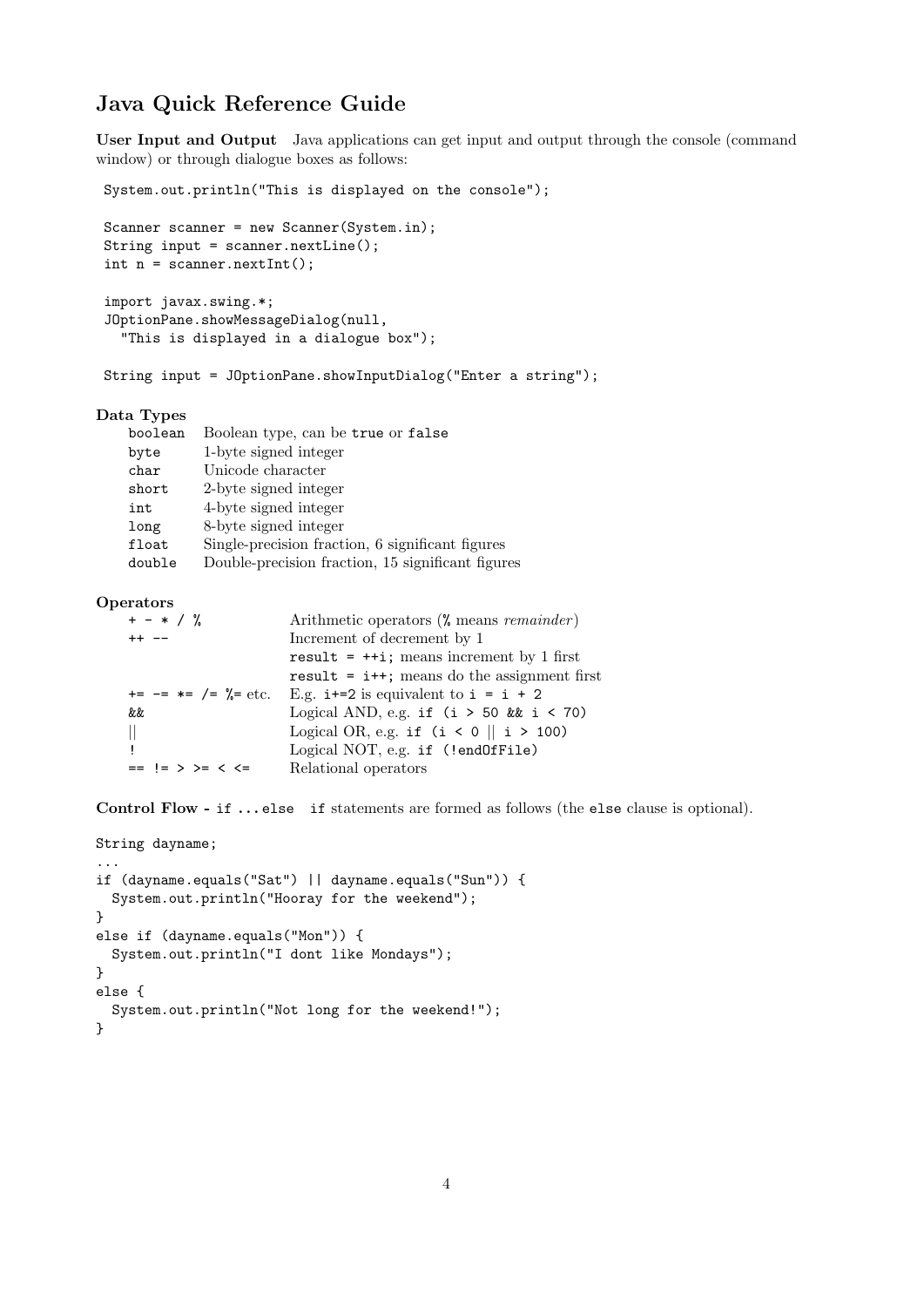Control Flow - Loops Java contains three loop mechanisms:

```
int i = 0;
while (i < 100) {
 System.out.println("Next square is: " + i*i);
  i++;
}
for (int i = 0; i < 100; i++) {
  System.out.println("Next square is: " + i*i);
}
int positiveValue;
do {
 positiveValue = getNumFromUser();
}
while (positiveValue < 0);
```
Defining Classes When you define a class, you define the data attributes (usually private) and the methods (usually public) for a new data type. The class definition is placed in a .java file as follows:

```
// This file is Student.java. The class is declared
// public, so that it can be used anywhere in the program
public class Student {
 private String name;
 private int numCourses;
  // Constructor to initialize all the data members
 public Student(String name, int numCourses) {
   this.name = name;
    this.numCourses = numCourses;
  }
  // No-arg constructor, to initialize with defaults
  public Student() {
   this("Anon", 0); // Call other constructor
  }
  // Other methods
  public void attendCourse() {
   this.numCourses++;
  }
}
```
To create an object and send messages to the object:

```
public class MyTestClass {
 public static void main(String[] args) {
   // Step 1 - Declare object references
   // These refer to null initially in this example
   Student me, you;
   // Step 2 - Create new Student objects
   me = new Student("Andy", 0);
   you = new Student();
   // Step 3 - Use the Student objects
```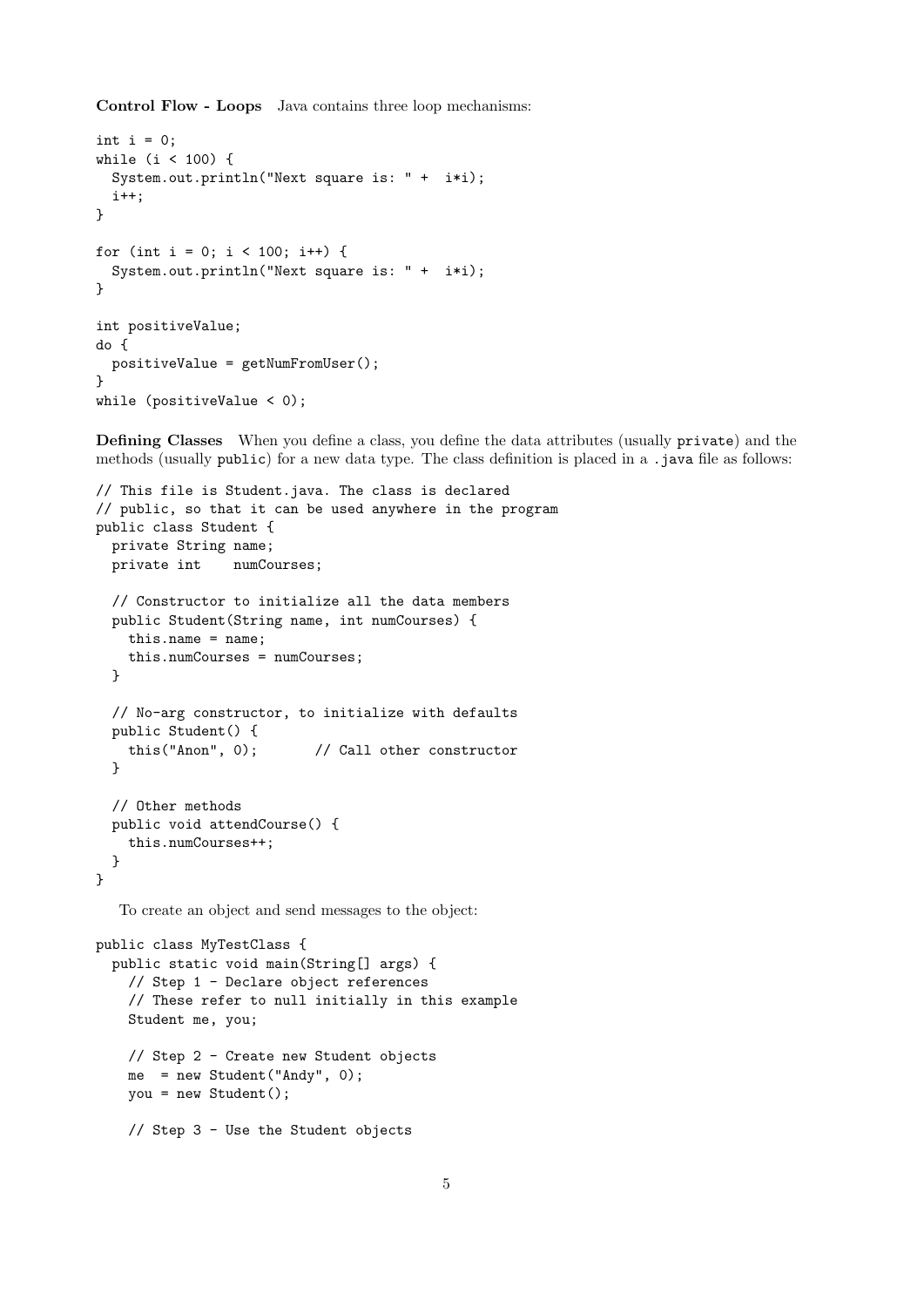```
me.attendCourse();
   you.attendCourse()
 }
}
```
Arrays An array behaves like an object. Arrays are created and manipulated as follows:

```
// Step 1 - Declare a reference to an array
int[] squares; // Could write int squares[];
// Step 2 - Create the array "object" itself
squares = new int[5];
// Creates array with 5 slots
// Step 3 - Initialize slots in the array
for (int i=0; i < squares.length; i++) {
 squares[i] = i * i;System.out.println(squares[i]);
}
```
Note that array elements start at [0], and that arrays have a length property that gives you the size of the array. If you inadvertently exceed an array's bounds, an exception is thrown at run time and the program aborts.

Note: Arrays can also be set up using the following abbreviated syntax:

```
int[] primes = {2, 3, 5, 7, 11};
```
Static Variables A static variable is like a global variable for a class. In other words, you only get one instance of the variable for the whole class, regardless of how many objects exist. static variables are declared in the class as follows:

```
public class Account {
 private String accnum; // Instance var
  private double balance = 0.0; // Instance var
 private static double intRate = 5.0; // Class var
  ...
}
```
Static Methods A static method in a class is one that can only access static items; it cannot access any non-static data or methods. static methods are defined in the class as follows:

```
public class Account {
 public static void setIntRate(double newRate) {
    intRate = newRate;
 }
 public static double getIntRate() {
   return intRate;
 }
  ...
}
```
To invoke a static method, use the name of the class as follows:

```
public class MyTestClass {
 public static void main(String[] args) {
   System.out.println("Interest rate is" +
```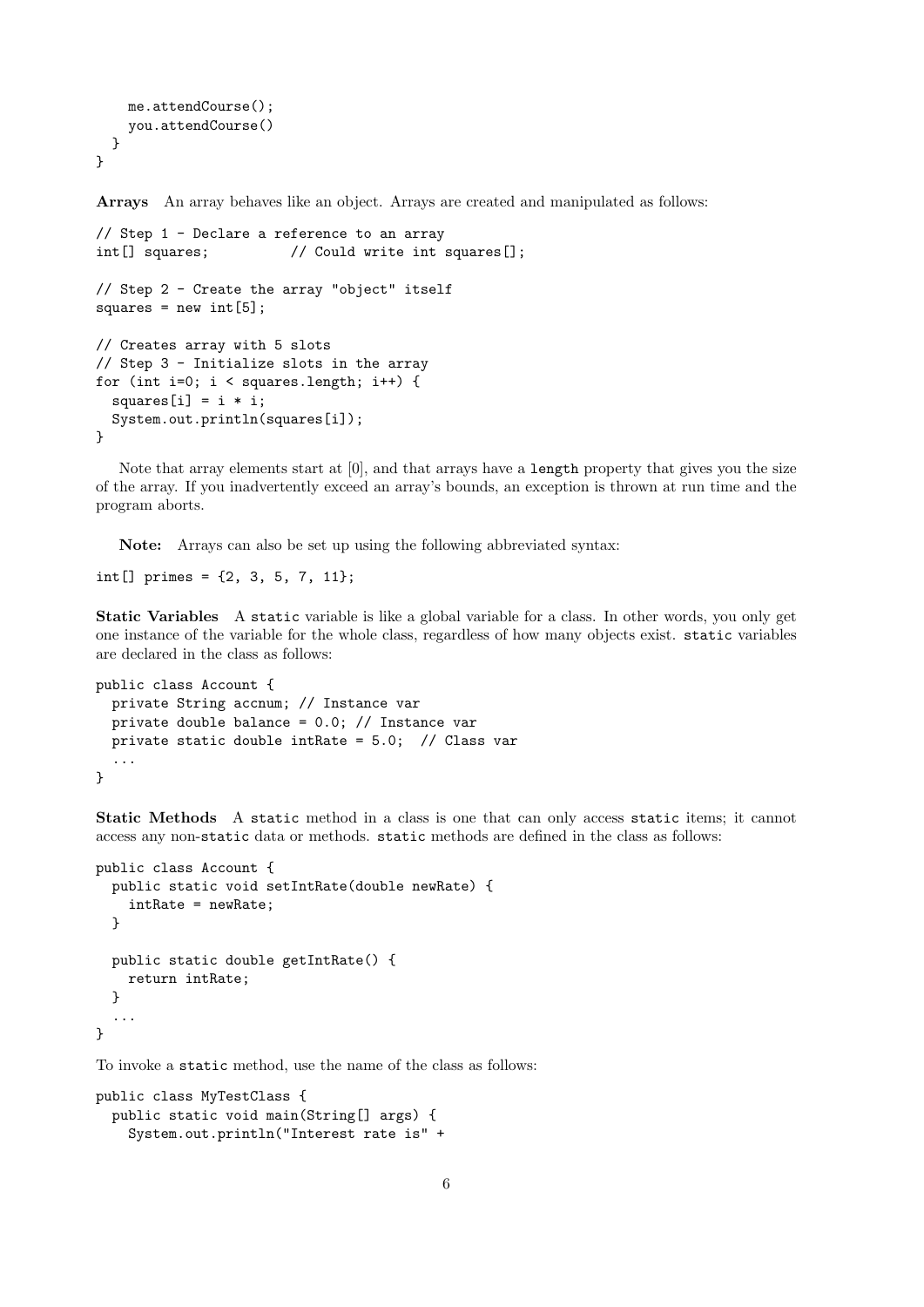```
Account.getIntRate());
 }
}
```
Exception Handling Exception handling is achieved through five keywords in Java: try Statements that could cause an exception are placed in a try block

catch The block of code where error processing is placed

finally An optional block of code after a try block, for unconditional execution

throw Used in the low-level code to generate, or throw an exception

throws Specifies the list of exceptions a method may throw

Here are some examples:

```
public class MyClass {
 public void anyMethod() {
   try {
      func1();
      func2();
      func3();
   }
    catch (IOException e) {
      System.out.println("IOException:" + e);
   }
   catch (MalformedURLException e) {
      System.out.println("MalformedURLException:" + e);
   }
   finally {
      System.out.println("This is always displayed");
   }
  }
  public void func1() throws IOException {
    ...
  }
  public void func2() throws MalformedURLException {
    ...
  }
  public void func3() throws IOException, MalformedURLException {
    ...
  }
}
```
(Quick Reference Guide adapted from https://web.fe.up.pt/∼aaguiar/teaching/pc/.)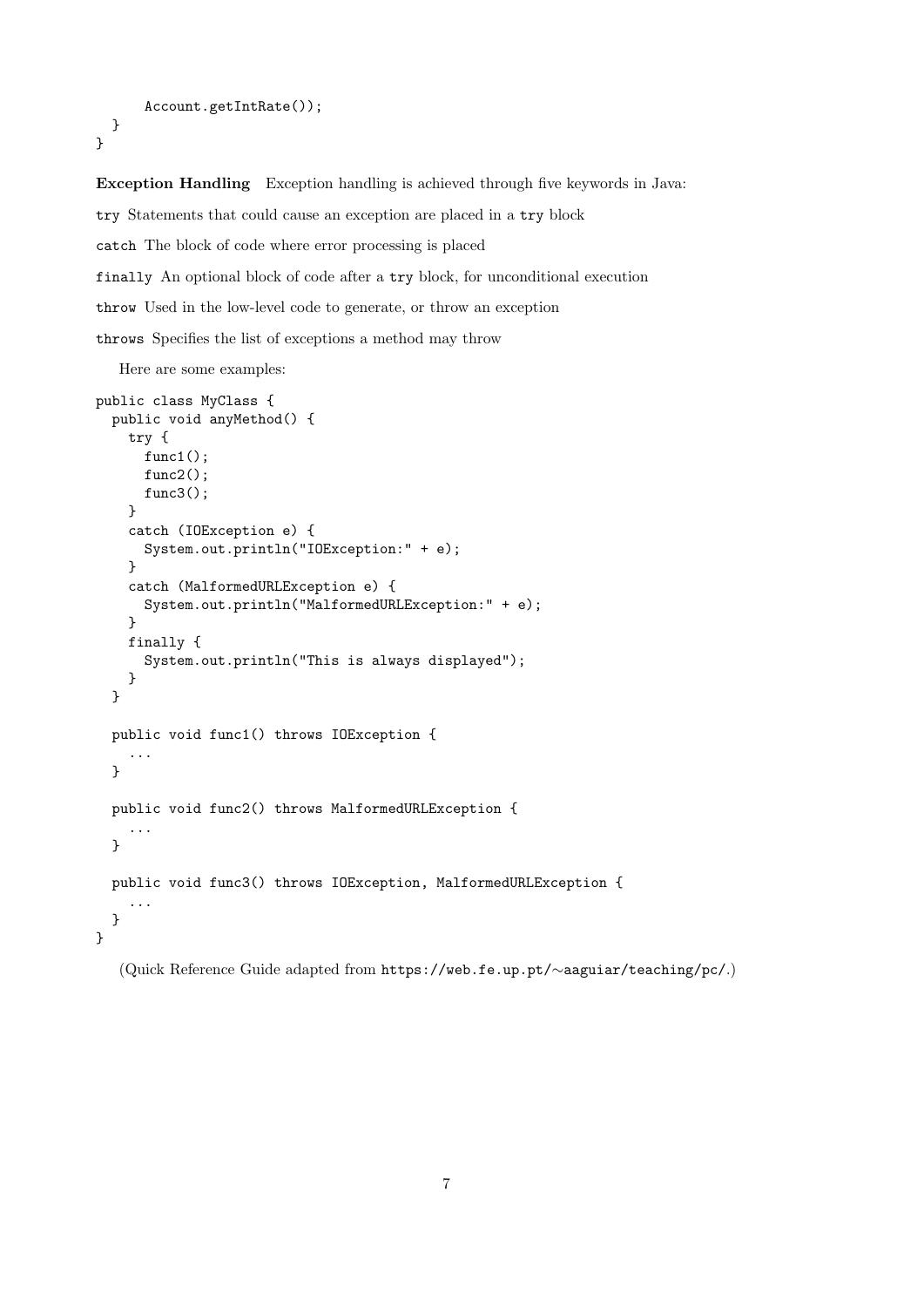```
1.
abstract class Vehicle {
     private int kerbWeight;
     private int maxLoad;
     Vehicle(int kerbWeight, int maxLoad) {
         this.kerbWeight = kerbWeight;
         this.maxLoad = maxLoad;
     }
     public int getKerbWeight() {
        return kerbWeight;
     }
     public int getMaxLoad() {
        return maxLoad;
     }
     public int getTotalWeight() {
        return kerbWeight + maxLoad;
     }
     public abstract boolean canDrive(String licence) throws 
IllegalArgumentException;
}
class Tractor extends Vehicle {
     private int maxSpeed;
     public Tractor(int kerbWeight, int maxLoad, int maxSpeed) {
         super(kerbWeight, maxLoad);
         this.maxSpeed = maxSpeed;
     }
     @Override
     public boolean canDrive(String licence) throws IllegalArgumentException 
{
         if (licence.equals("A")) {
             return (maxSpeed <= 40);
 }
         if (licence.equals("B")) {
            return true;
 }
         if (licence.equals("C")) {
             return false;
 }
         throw new IllegalArgumentException("Unrecognised licence type: " + 
licence);
     }
}
class Car extends Vehicle {
     public Car(int kerbWeight, int maxLoad) {
         super(kerbWeight, maxLoad);
     }
     @Override
     public boolean canDrive(String licence) throws IllegalArgumentException 
{
         if (licence.equals("C")) {
             return (getTotalWeight() <= 7500);
```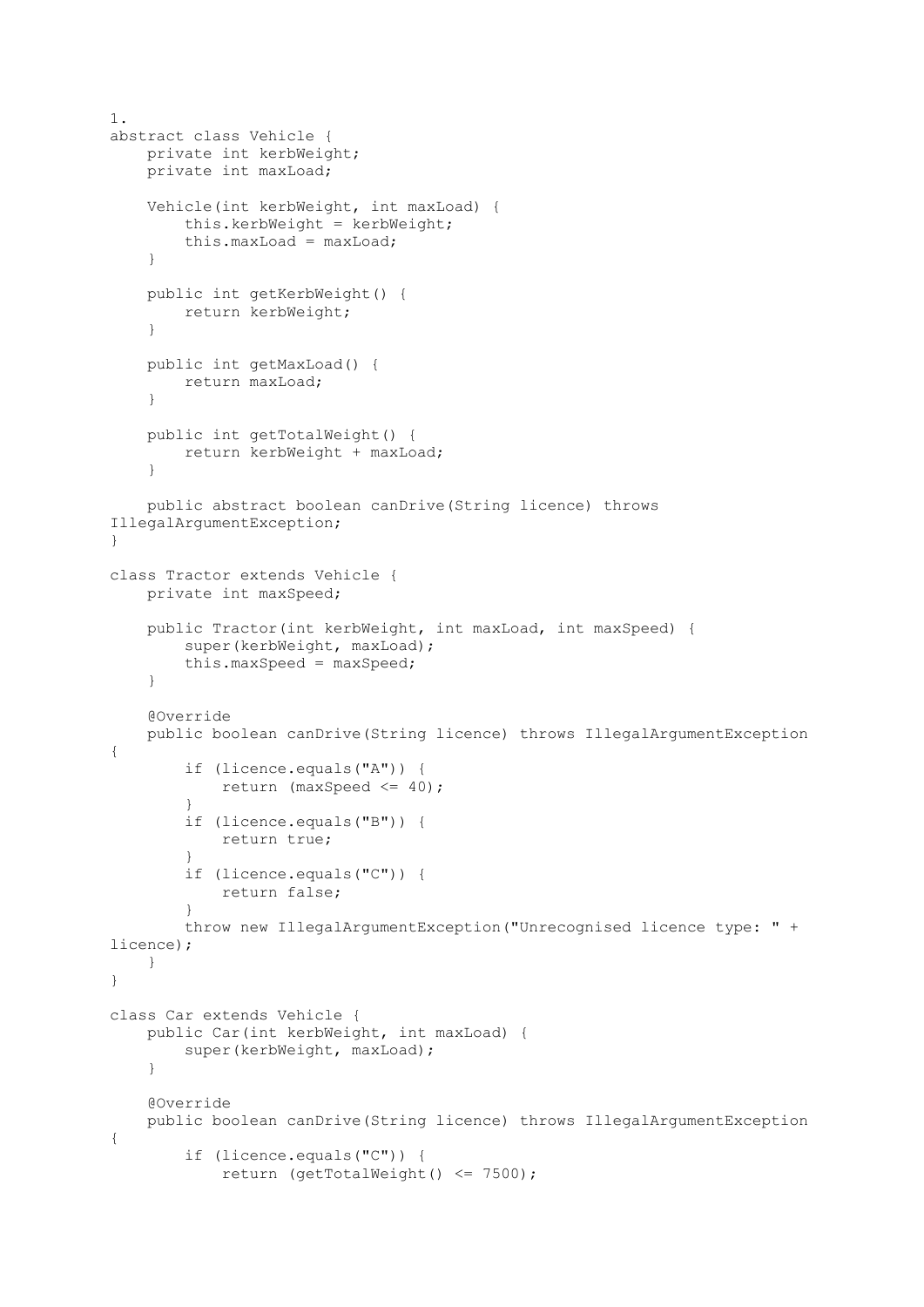```
 }
         if (licence.equals("B")) {
            return (getTotalWeight() <= 3500);
 }
         if (licence.equals("A")) {
            return false;
 }
         throw new IllegalArgumentException("Unrecognised licence type: " + 
licence);
     }
}
class Lorry extends Vehicle {
    public Lorry(int kerbWeight, int maxLoad) {
       super(kerbWeight, maxLoad);
     }
     @Override
    public boolean canDrive(String licence) throws IllegalArgumentException 
{
         if (licence.equals("C")) {
            return (getTotalWeight() <= 7500);
 }
         if (licence.equals("A") || licence.equals("B")) {
            return false;
 }
         throw new IllegalArgumentException("Unrecognised licence type: " + 
licence);
    }
}
2.
public class Polynomial {
    private int degree;
    private double[] coefficients;
     public Polynomial(double[] coefficients) {
        this.degree = coefficients.length - 1; this.coefficients = coefficients.clone();
     }
     public Polynomial(int degree) {
         this.degree = degree;
        this.coefficients = new double[deqree + 1];
        for (int i = 0; i \leq 0 degree; i++) {
           coefficients[i] = 1; }
// Alternatively: Arrays.fill(coefficients, 1);
     }
     double getCoefficient(int i) {
         return (i <= degree ? coefficients[i] : 0);
 }
    public Polynomial plus(Polynomial b) {
         int newDegree = Math.max(degree, b.degree);
        double[] newCoefficients = new double[newDegree + 1];
        for (int i = 0; i \leq newDegree; i++) {
            newCoefficients[i] = getCoefficient(i) + b.getCoefficient(i);
 }
         return new Polynomial(newCoefficients);
```